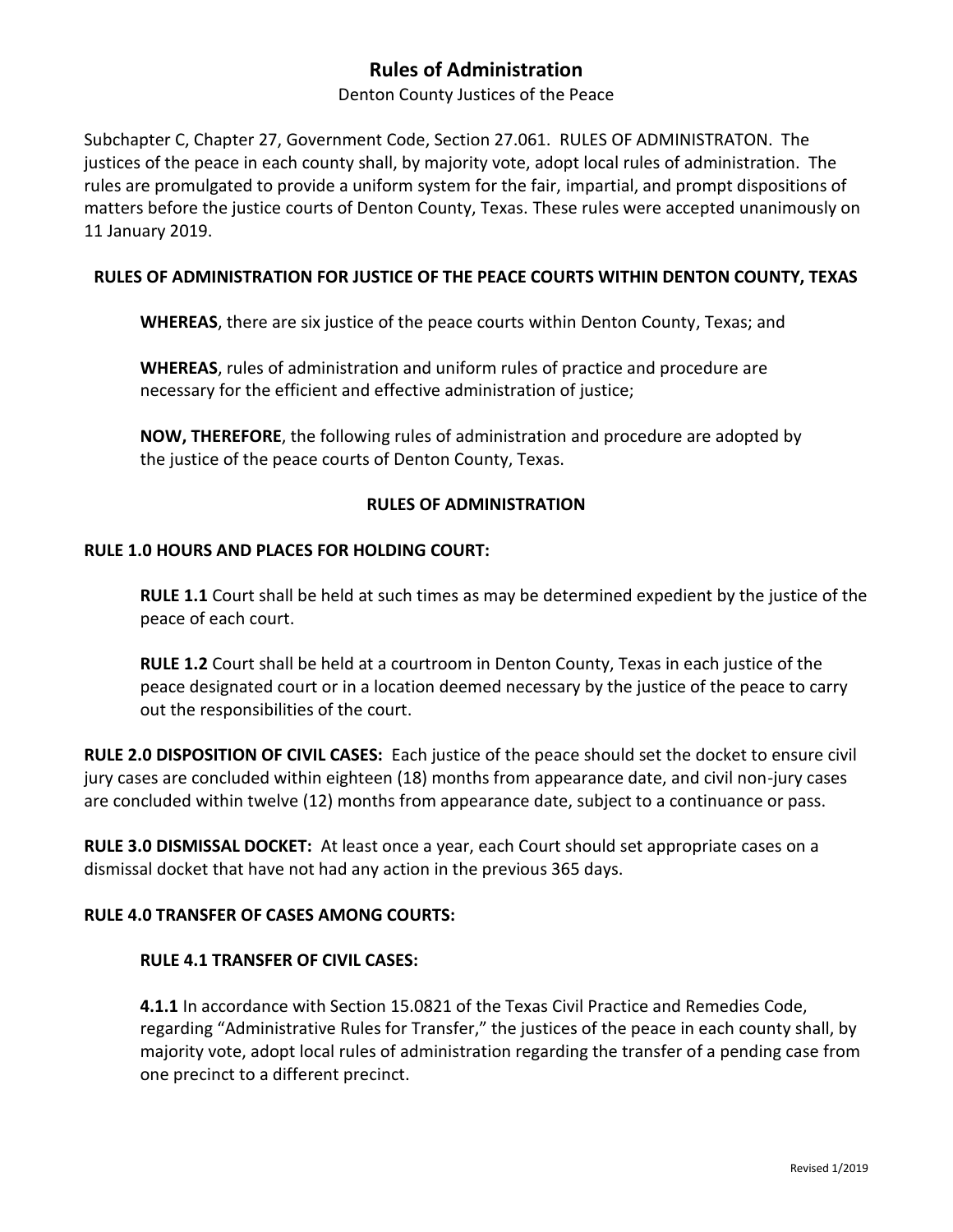**4.1.2** Any judge of a justice of the peace court in Denton County, Texas may act as the judge of any other justice of the peace court in Denton County, Texas.

**4.1.3** The transfer of cases between justice of the peace courts of Denton County, Texas may be done by written order upon consent of the judges of those courts participating in the transfer and will transfer electronically by the software systems used by Denton County, Texas.

**4.1.4** Standard procedures of transferring cases will be maintained and updated as software allows as distributed by the administrative judge or his designee.

# **4.2 TRANSFER OF CRIMINAL CASES:**

**4.2.1** Pursuant to Article 4.12(e) of the Texas Code of Criminal Procedure, the justices of the peace in each county shall, by majority vote, adopt local rules of administration regarding the transfer of a pending misdemeanor case from one precinct to a different precinct.

**4.2.2** Any judge of a justice of the peace court in Denton County, Texas may act as the judge of any other justice of the peace court in Denton County, Texas.

**4.2.3** The transfer of cases between justice of the peace courts of Denton County, Texas may be done by written order upon consent of the judges of those courts participating in the transfer and will transfer electronically by the software systems used by Denton County, Texas.

**4.2.4** Standard procedures of transferring cases will be maintained and updated as software allows as distributed by the administrative judge or his designee.

### **RULE 5.0 EXCHANGE OF BENCHES:**

**5.1** In accordance with Texas Rules of Civil Procedure 502.4(f), upon agreement, justices of the peace may exchange benches to hold court and administer justice.

**5.2** The docket of each case heard by the visiting judge will reflect the visiting judge's name.

**5.3** The judge requesting the exchange shall initiate the transfer order and ensure it is signed by both judges prior to the adjudication of any cases.

**RULE 6.0 INABILTY TO PAY:** The justices of the peace shall create and agree by a majority vote on the form required for Sworn Statement of Inability to Pay, also known as SSIP, as described in Texas Rules of Civil Procedure 502.3, 506.1(d), 510.9(c).

### **RULE 7.0 FAIR VENUE CHANGE:**

**7.1** Pursuant to Texas Rules of Civil Procedure 502.4(e), if a party believes it cannot get a fair trial and provides the required documentation to seek a fair venue change, the judge receiving the order will follow the requirements in this rule to secure the appropriate remedy.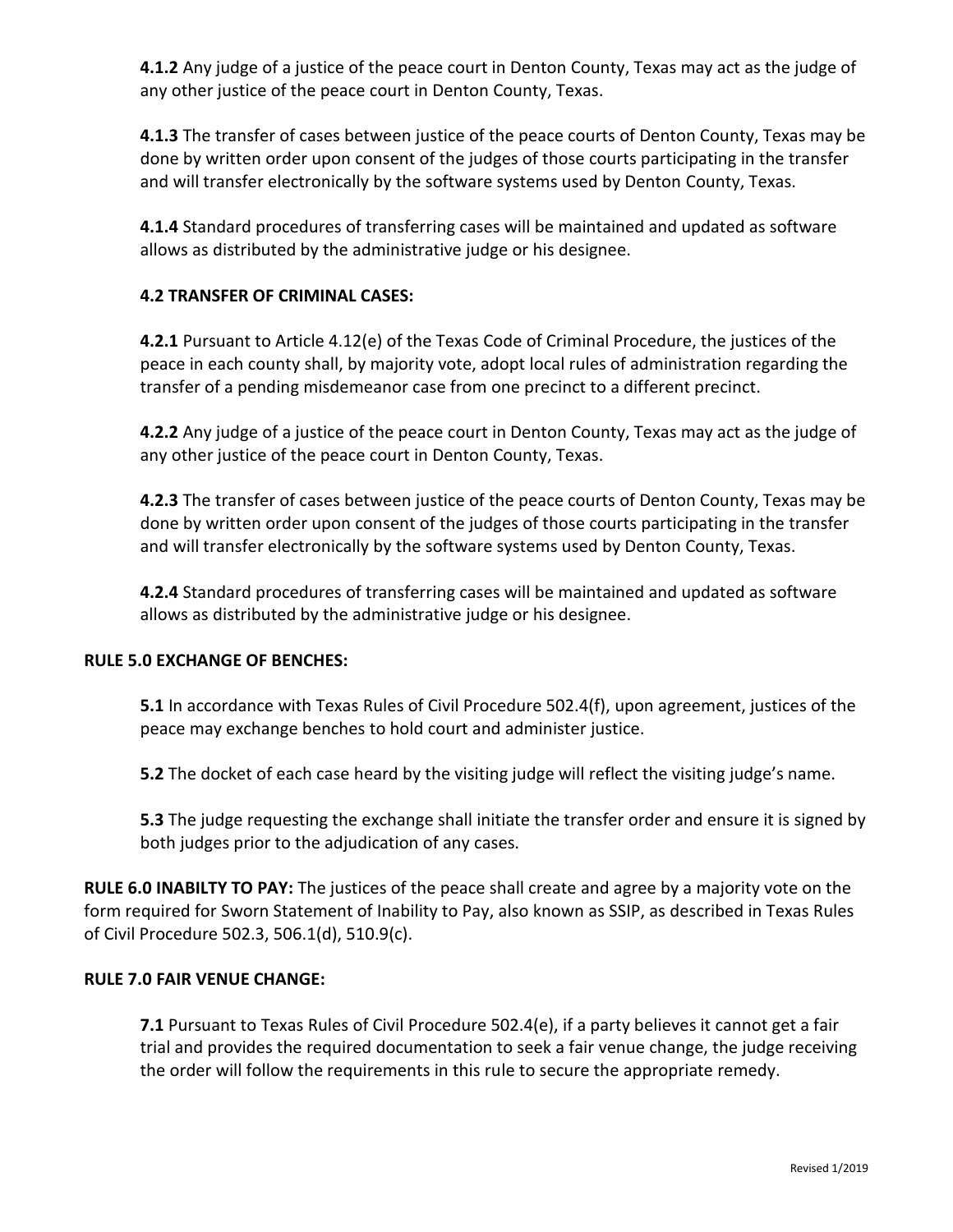**7.2** The Fair Venue Change order and assignment from the Denton County Judge, if applicable, shall be annotated in the docket.

# **RULE 8.0 JUDICIAL MEETINGS AND COMMITTEE ASSIGNMENTS:**

**8.1** The justices of the peace will meet at 11:30 a.m. on the second Friday of each month, rotating among each of the justice of the peace courtroom locations, or at such other time and location designated by the administrative judge.

**8.2** Committee assignments shall be made by the local administrative judge.

**8.3** The administrative judge may call special meetings or cancel meetings as deemed necessary.

### **RULE 9.0 ADMINISTRATIVE JUDGE:**

**9.1** The administrative judge of the justice of the peace courts in Denton County, Texas will be elected by a majority vote of the judges and shall serve a term of one (1) year.

**9.2** The term of office shall be from January 1 through December 31 of each year or until a successor is elected.

**9.3** In the event the administrative judge should resign as administrative judge, is on medical leave, is temporally removed from active duty as administrative judge, or is disqualified from service as administrative judge in any manner, a successor shall be elected to complete the term of office.

**9.4** The local administrative judge can be removed and replaced at any time by a majority vote of the remaining five (5) justices of the peace.

**9.5** The administrative judge for the justices of the peace serves as a liaison to the Denton County Commissioners Court.

**9.6** Responsibilities of the administrative judge will include, but is not limited to, disseminating information to all justices of the peace in Denton County, Texas as needed and presiding over monthly meetings.

**9.7** The administrative judge will prepare and maintain the Juvenile Case Manager budget and requests, the Courtroom Security budget and requests, and the Technology Fund budget and requests.

**RULE 10.0** EACH COURT MAY ADOPT SUCH OTHER RULES NOT IN CONFLICT WITH THESE RULES OF ADMINISTRATION, DENTON COUNTY POLICY, STATE LAWS, OR FEDERAL LAWS AS MAY BE DEEMED NECESSARY BY THE JUDGE OF THAT COURT FOR THE EFFICIENT ADMINISTRATION OF JUSTICE.